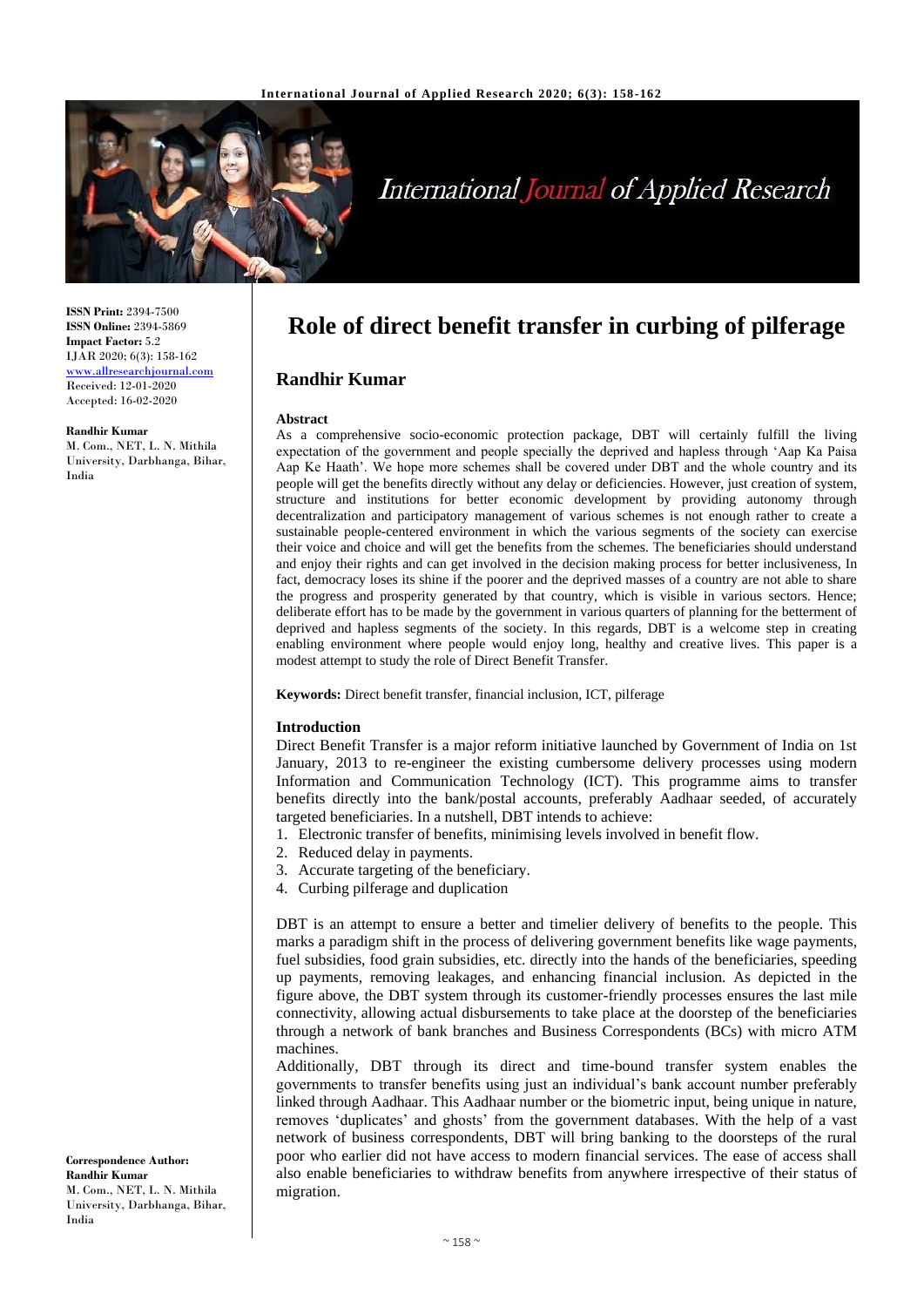Thus, DBT will hugely empower the unbanked and accelerate financial inclusion thereby ensuring end-to-end

transparency of subsidy and transfer of benefits from the government to the beneficiaries.





**Fig 2:** Why DBT

#### **Review of Literature**

Laura and Rubio (2005) evaluated the impact of direct cash transfer programmes in bringing effectiveness in household behaviour in their study on six countries Mexico, Columbia, Turkey, Honduras, Jamaica and Nicaragua. Das Do and Ozler (2005) made an attempt to review the impact of conditional cash transfer programs implemented to increase investment in human capital and found that households will behave differently when given unconditional cash. Households would consume less of conditioned on goods and more of other goods.

Bryant (2009) found that cash transfers have played a key role in reducing poverty in industrialized nations for more than 50 years, but until the past decade, cash transfers were thought to be unaffordable or impossible to deliver in poorer countries. The Programme has led to criticism that it will generate a dependency culture.

Scorzafave and Lima (2010) analyzed the effect of different income sources on Brazilian income inequality for the period 1993 to 2007 and revealed that informal labour income and self-employment income sectors reduce income inequality, while public sector wages showed increased inequality during the period under study. It was found that social transfer programs had a positive but limited impact on equality.

Ghosh (2011) in his research reported that cash transfers cannot and should not replace the public provision of essential goods and services, but rather supplement them. In other words, cash transfers are desirable and can play a positive redistributive role if they are additional to other public expenditure on essential goods services that are required by all citizens, including the poor. Economic and Weekly (2013) highlighted the financial inclusion data and grass root problems.

## **Mission of DBT**

Mission of DBT Scheme is to facilitate a paradigm shift in the process of delivering entitlements to all those who are eligible through:

- Accurate identification and targeting of the intended beneficiaries
- Re-engineering government processes for simpler flow of information and funds
- Promotion of Financial Inclusion
- Setting up of digital platforms that are accessible, scalable and reliable, providing user-friendly interfaces between the Government and the beneficiaries

#### **Vision of DBT**

Vision of DBT Scheme is to provide a governance regime which ensures a simple and user-friendly Government to People (G2P) interface and directly delivers entitlements to eligible individuals and households in a fair, transparent, efficient and reliable manner.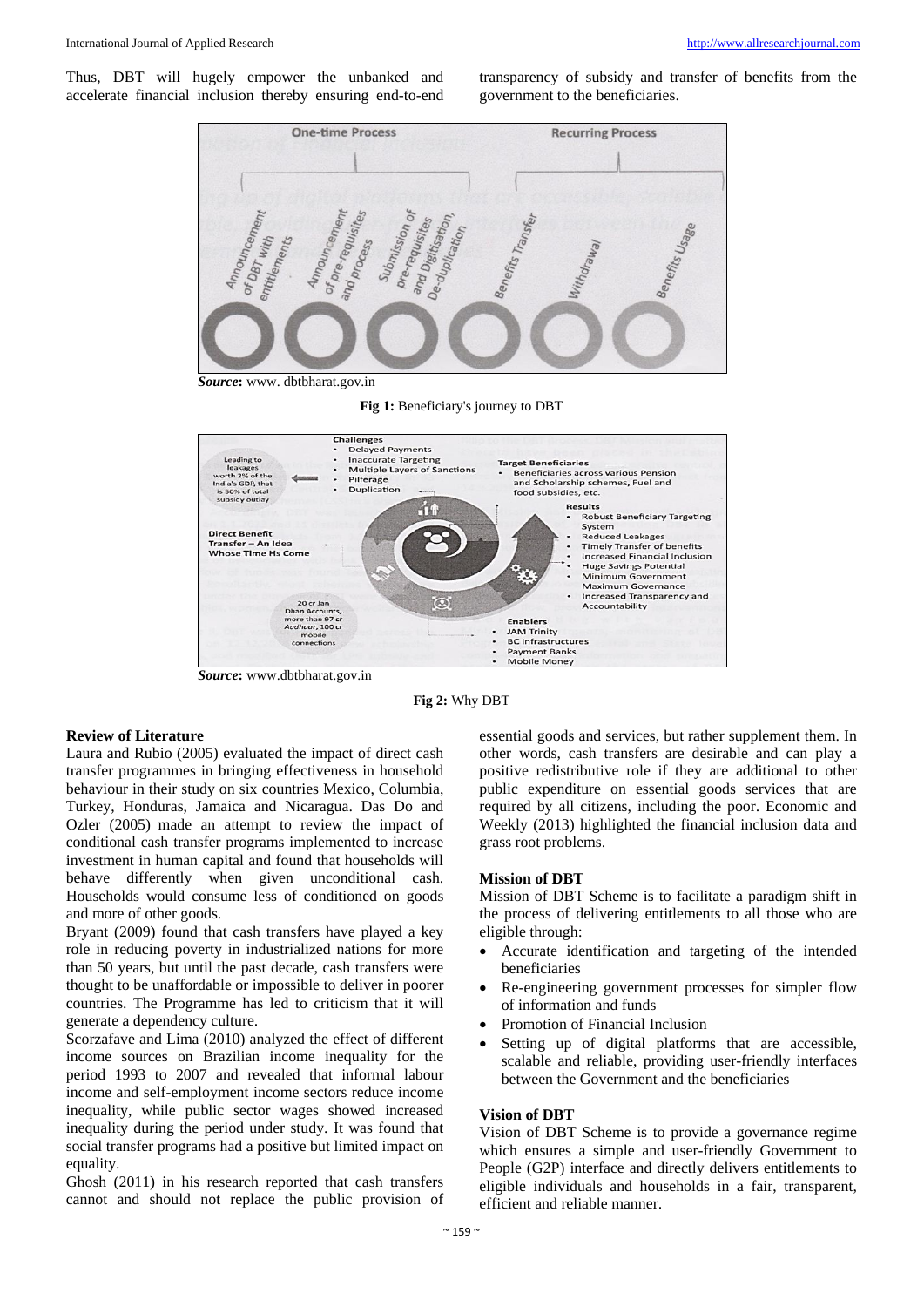#### **Necessity of DBT**

The Central and the State government transfers and subsidies in India today stand at about 4% of India's Gross Domestic Product (GDP). Currently, these transfers happen through multiple channels. In the process, the payment gets delayed and its intangible value to the beneficiary reduces before it reaches him or her. Schemes introduced in the past have often struggled to achieve their goals due to illtargeting, leakages and ineffective service delivery. Apart from this, the several levels of sanctions within the federal structure lead to further delays, thereby creating space for various inefficiencies and duplication of effort. Thus, subsidies and benefits which are needed for different sections of the society require a well-targeted system of delivery which ensures timely transfer of benefits to the citizens of the country. DBT will bring efficiency, effectiveness, transparency and accountability in the Government system and infuse confidence of citizen in the governance. Thus, DBT entails leveraging modern technology and IT tools to realize the dream of maximum governance and minimum government.

#### **Objective of Study**

This study is intended to achieve the following objectives:

- To find out the issue related to the Direct Benefit Transfer Scheme,
- To identify the major hurdles for the implementation of DBT scheme and
- To suggest the measures to overcome these hurdles for better results.

#### **Importance of Study**

Direct benefit transfer scheme undertaken by the Government of India is a step towards curbing inequality. It has been highlighted that the burning issues related to the implementation of DBT like very few Aadhaar enabled accounts, low accessibility to banking services, very low usage of ATM facilities, and low level of awareness of this scheme at bottom of the pyramid level. Fast expansion of financial inclusion is required for better implementation of this scheme. Socially deprived classes are least among the unaware group, here government may promote this scheme through Gram Sabha and Self Help Groups. Rural people are highly dependent on others to avail banking services so simplified banking services are required so that they can easily yet benefit as they do not feel safe which transacting through others. Among others issues like transfer of subsidy to female member's accounts need to be addressed as cases

are of misuse of finance by male members. Moreover, most of the males are daily wage earners and to get subsidy from banks their routine life will also get affected. Above issues require government attention for better implementation and fruitful results. The present study is intended to make an appraisal of Direct Benefit Transfer Scheme. Hence the study is justified.

#### **Role of DBT Mission**

DBT Mission was initially created in the Planning Commission to act as the nodal agency for implementation of DBT in government schemes. The Mission was transferred from Planning Commission to the Department of Expenditure, Ministry of Finance in July 2013. To give a further fillip to the DBT process, DBT Mission and matters thereto have been placed in the Cabinet Secretariat under the administrative control of Secretary (Coordination & PG) with effect from 14.9.2015.

DBT Mission has been entrusted with the responsibility of implementing DBT in all government subsidy/welfare programmes throughout the country.

The work of DBT Mission entails studying existing delivery process in welfare schemes and subsidies and re-engineering the same to simplify process and fund flow, providing policy interventions, coordinating with various Ministries/Departments, monitoring of DBT Programme both at Central and State level, compilation of data/information and preparing progress reports on the status of DBT implementation.

#### **Present Status of DBT**

Over the past three years, DBT has shown promising results in pilot schemes being run in different parts of the country. These include PAHAL (modified DBTL for LPG subsidy), Public Distribution System (PDS) in Puducherry, Chandigarh and Mahatma Gandhi National Rural Employment Guarantee Act (MGNREGA) payments in Jharkhand, Bihar, etc. The programme has already been universalised since February 2015 and more than 29 crore beneficiaries are withdrawing their benefits every month using Aadhaar biometric authentication. As on 30th April, 2016, DBT Mission is monitoring data from 15 Ministries/Departments on 66 government schemes operational in the country. The number of DBT transactions in the financial year 2015-16 (upto January, 2016) has crossed 100 crore. More than Rs 60,000 crore have been transferred to about one fourth of the total population of the country.



*Source***:** www.dbtbharat.gov.in

**Fig 3:** Current Status of DBT in India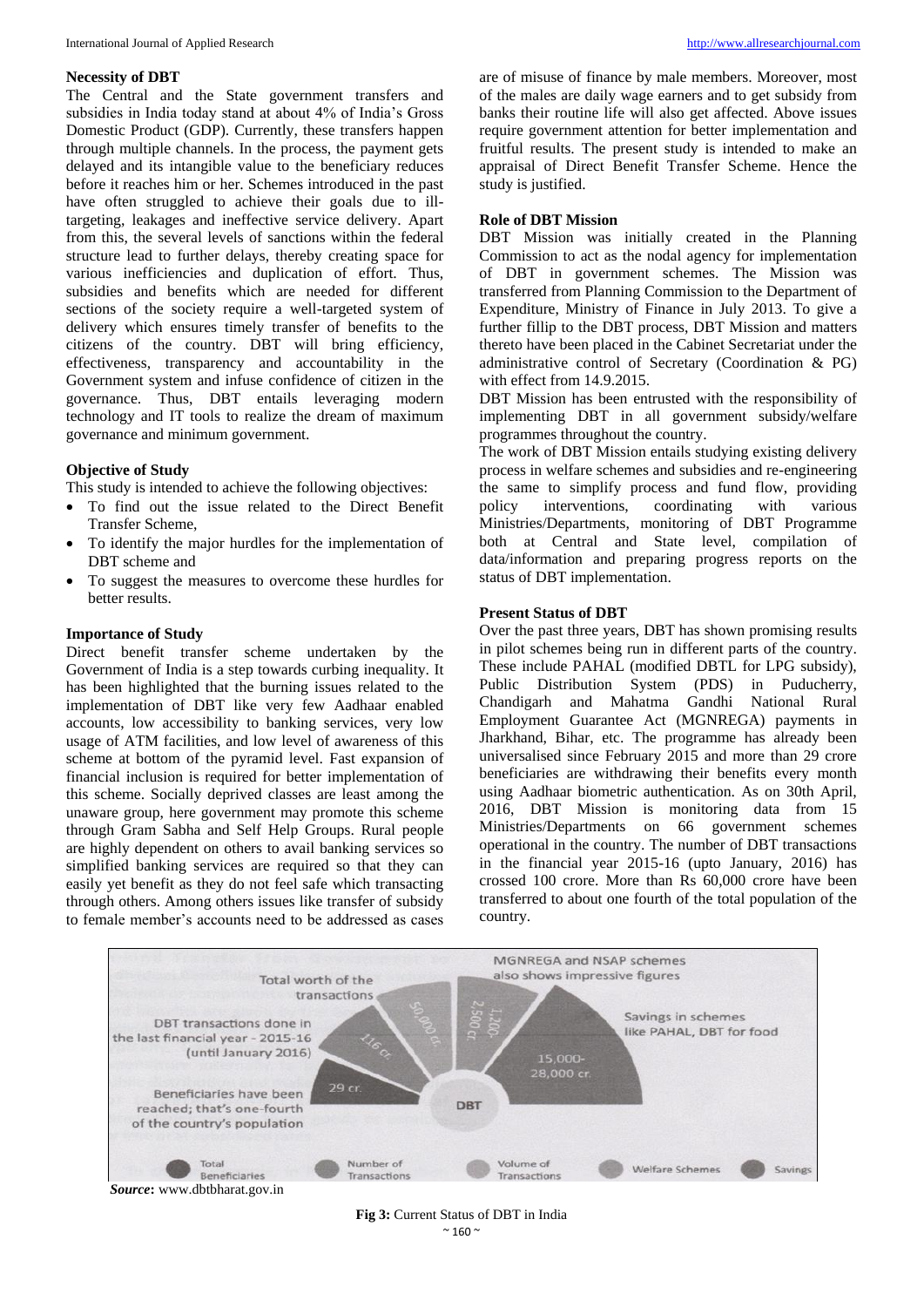In the current scheme of things, the potential savings in programmes like PAHAL and DBT for Food are pegged at around Rs 15,000 and Rs 28,000 crore per annum, respectively. In welfare programmes like MGNREGA and NSAP scheme, the savings amount to around Rs 1,200 and Rs 2,500 crore per annum, respectively. This huge amount, if saved, can be utilised by the government in other ways to improve citizen's confidence in governance.

## **Pre-requisites for DBT**

The design and implementation of any cash transfer has many elements, all of which need to be addressed for the cash transfer system to operate smoothly. Before launching a cash transfer system, the following elements need to be in place-

- **A unique-identification card for all:** It is necessary to cover all likely recipients of any cash transfer under a unique identification system. This is being done under the UIDAI's Aadhaar scheme and its linking up with NPR.
- **Universal access to banking:** There is a need for everyone to have access to the banking system in some form or the other within a reasonable distance.
- **Financial inclusion-** in addition to having access to the banking system, everyone individual must have a bank account of some form or the other; the KYC norms are too aggressive and are against the poor. Making Aadhaar as an adequate KYC would enable financial inclusion.
- **Data Bases for transfers and link with Unique ID:** Apart from an identification system and financial inclusion, a Cash Transfer System needs a database of beneficiaries. These databases will be different for different programs - each benefit type can have a different target group and each benefit program will have separate clientele. These databases need to have a correspondence with the unique i.d. database so that there is common platform for financial transactions.

The linkage seeding of the beneficiary databases with the Unique ID numbers and also with the Bank account numbers is a critical component of the strategy. The Implementing Agency of a particular benefit program would need to ensure that the beneficiary database has the details of the Unique ID number while the Banking system will have to ensure the mapping of Aadhaar to the bank accounts.

**Transfer Mechanism/Rules/Procedures/Checks/Audits**  There is a large back-end Infrastructure that is needed consisting of Payment systems, bridges between different IT systems (of banks, clearing houses, Aadhaar, etc.), clearing systems, and so on, each of which has to be linked up with the other to be inter-operable. Further, detailed rules and procedures have to be evolved and put in place for transfers to take place across all these systems. All these have to have inbuilt checks and balances for traceability, preventing fraud and facilitating audit of transaction.

## **DBT Scheme will be successful with the**

- Identification of beneficiaries and digitisation of beneficiary database,
- Opening of bank accounts,
- Aadhaar enrolment.
- Seeding of Aadhaar in beneficiary database and bank accounts and
- Last mile connectivity/service delivery.

#### **Key enablers for DBT**

The success of an ambitious and a highly desirable initiative like DBT depends on a set of a few critical factors. For a heterogeneous and a large country like India, it becomes imperative that these critical success factors are ensured to achieve smooth roll- out of a programme like DBT. The key success factors or enablers for an efficacious implementation of DBT would include:

#### **1. JAM trinity**

With over 21.11 crore Jan-Dhan bank accounts, 100 crore mobile connections and 98 crore Aadhaar numbers, there is a compelling belief that JAM is the way ahead in delivering financial inclusion. It holds the key to one of the biggest reforms ever attempted in India. In fact, it is seen as a newage solution using technology as the common man's friend and an economic enabler for financial inclusion. It is here that OBT by leveraging the JAM (Jan-Dhan, Aadhaar and Mobiles) trinity and the technological prowess offers to drastically improve this benefit delivery system. The JAM Trinity will enable this novel system to transfer benefits in a leakage-proof, well- targeted, cashless and timely manner.

#### **2. Business Correspondents (BC) Infrastructure**

Reserve Bank of India introduced Business Correspondents/Banking Correspondents (BC) as an alternative to brick and mortar banks for infrastructure. BC is a representative authorised to offer services such as cash transactions where the bank does not have a branch. As per census 2011, there are 23,333 villages with population above 5,000 and 1, 19, 761 villages above 2,000 population [14] However, there are only 11,224 villages in the country with population above 5,000 which have a bank branch. Business Correspondents/Bank Mitrs will have a vital role in operationalising the programme and ensuring the last mile connectivity. The strong presence of BCs will ensure that payments are disbursed to the beneficiaries on time, at their doorstep and of full value.

## **3. Payments Bank**

A payments bank is like any other bank, but operating on a smaller scale, without involving any credit risk. It can carry out most banking operations and enable transfers and remittances through a mobile phone but cannot advance loans or issue credit cards. The main objective of payments bank is to widen the spread of payment and financial services to small business, low-income households, migrant labour workforce, etc. in secured technology-driven environment across the country. On 19 August 2015, the Reserve Bank of India gave in-principle licenses to eleven entities to launch payments banks. With payments banks, RBI seeks to increase the penetration level of financial services in the remote areas of the country.

#### **4. Mobile money**

Mobile money is a fast moving way of payment in the country and could be helpful in providing solution to last mile issue for better accessibility of DBT. There is a need to develop a comprehensive eco-system for carrying out cashless transactions over mobile platform using Aadhaar as